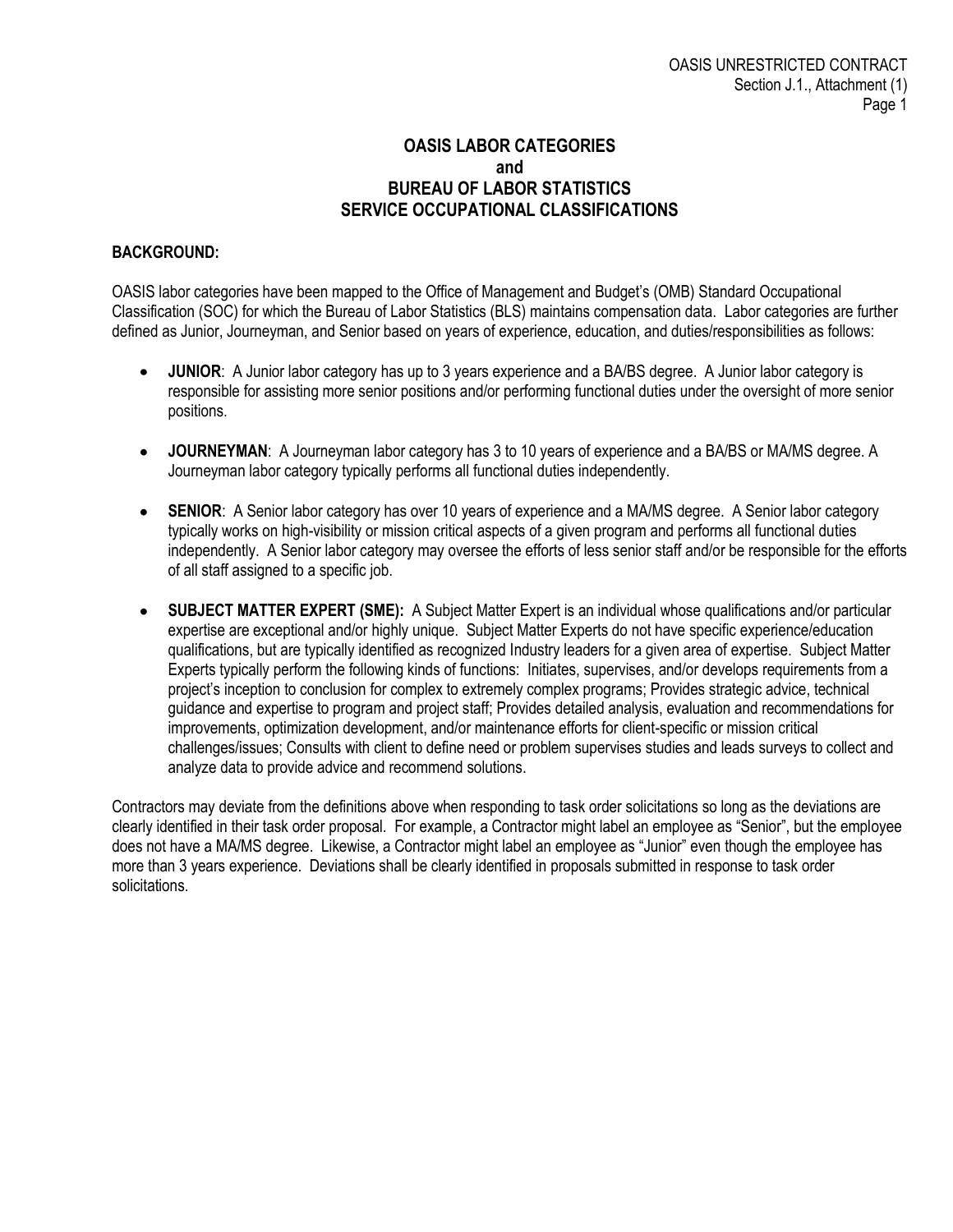## **INDIVIDUAL LABOR CATEGORIES**

The following individual labor categories correspond to a single SOC Number, Title, and Functional Description.

| Labor ID# | <b>Actuary</b>                                                                                                                                                                                                                                                                                                               |
|-----------|------------------------------------------------------------------------------------------------------------------------------------------------------------------------------------------------------------------------------------------------------------------------------------------------------------------------------|
|           | Junior Actuary                                                                                                                                                                                                                                                                                                               |
| 2         | Journeyman Actuary                                                                                                                                                                                                                                                                                                           |
| 3         | Senior Actuary                                                                                                                                                                                                                                                                                                               |
| 4         | SME - Actuary                                                                                                                                                                                                                                                                                                                |
| SOC No.   | <b>SOC Title and Functional Description</b>                                                                                                                                                                                                                                                                                  |
| 15-2011   | Actuaries - Analyze statistical data, such as mortality, accident, sickness, disability, and retirement<br>rates and construct probability tables to forecast risk and liability for payment of future benefits. May<br>ascertain insurance rates required and cash reserves necessary to ensure payment of future benefits. |

| Labor ID# | <b>Administrative Professional</b>                                                                |
|-----------|---------------------------------------------------------------------------------------------------|
| 5         | Junior Administrative Professional                                                                |
| 6         | Journeyman Administrative Professional                                                            |
|           | Senior Administrative Professional                                                                |
| 8         | <b>SME - Administrative Professional</b>                                                          |
| SOC No.   | <b>SOC Title and Functional Description</b>                                                       |
| 43-6011   | Executive Secretaries and Executive Administrative Assistants - Provide high-level administrative |
|           | support by conducting research, preparing statistical reports, handling information requests, and |
|           | performing clerical functions such as preparing correspondence, receiving visitors, arranging     |
|           | conference calls, and scheduling meetings.                                                        |

| Labor ID# | <b>Editor</b>                                                                                            |
|-----------|----------------------------------------------------------------------------------------------------------|
| 9         | Junior Editor                                                                                            |
| 10        | Journeyman Editor                                                                                        |
| 11        | <b>Senior Editor</b>                                                                                     |
| 12        | SME-Editor                                                                                               |
| SOC No.   | SOC Title and Functional Descriptions (These SOCs are combined into one labor category)                  |
| 27-3041   | Editors - Plan, coordinate, or edit content of material for publication. May review proposals and drafts |
|           | for possible publication. Includes technical editors.                                                    |

| Labor ID# | Investigator                                                                                             |
|-----------|----------------------------------------------------------------------------------------------------------|
| 13        | Junior Investigator                                                                                      |
| 14        | Journeyman Investigator                                                                                  |
| 15        | Senior Investigator                                                                                      |
| 16        | SME - Investigator                                                                                       |
| SOC No.   | <b>SOC Title and Functional Description</b>                                                              |
| 33-9021   | Private Detectives and Investigators - Gather, analyze, compile and report information regarding         |
|           | individuals or organizations to clients, or detect occurrences of unlawful acts or infractions of rules. |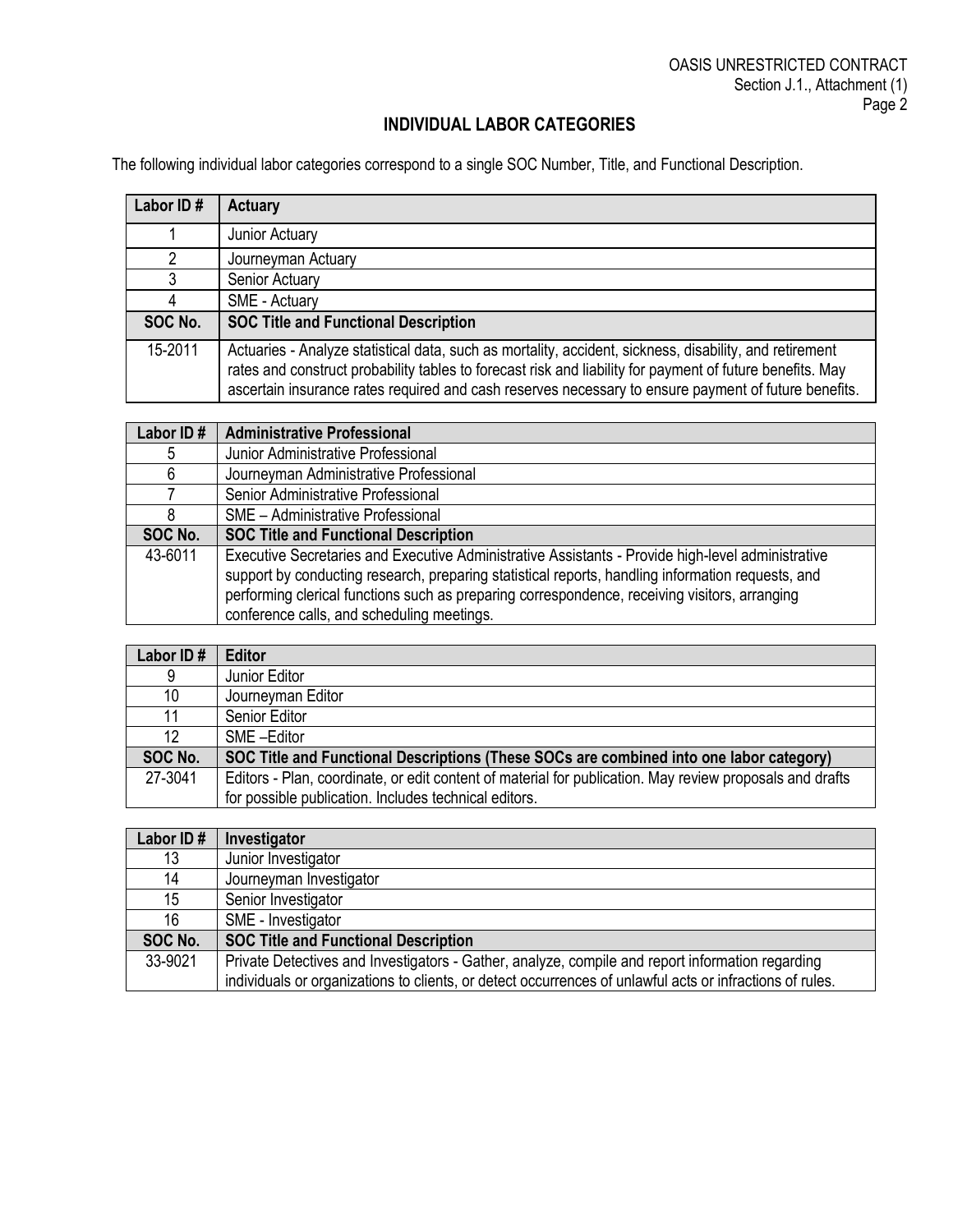| Labor ID# | <b>Operations Research Analyst</b>                                                                    |
|-----------|-------------------------------------------------------------------------------------------------------|
| 17        | Junior Operations Research Analyst                                                                    |
| 18        | Journeyman Operations Research Analyst                                                                |
| 19        | <b>Senior Operations Research Analyst</b>                                                             |
| 20        | <b>SME - Operations Research Analyst</b>                                                              |
| SOC No.   | <b>SOC Title and Functional Description</b>                                                           |
| 15-2031   | Operations Research Analyst - Formulate and apply mathematical modeling and other optimizing          |
|           | methods to develop and interpret information that assists management with decision making, policy     |
|           | formulation, or other managerial functions. May collect and analyze data and develop decision support |
|           | software, service, or products. May develop and supply optimal time, cost, or logistics networks for  |
|           | program evaluation, review, or implementation.                                                        |

| Labor ID# | <b>Public Relations Specialist</b>                                                                      |
|-----------|---------------------------------------------------------------------------------------------------------|
| 21        | <b>Junior Public Relations Specialist</b>                                                               |
| 22        | Journeyman Public Relations Specialist                                                                  |
| 23        | Senior Public Relations Specialist                                                                      |
| 24        | <b>SME - Public Relations Specialist</b>                                                                |
| SOC No.   | <b>SOC Title and Functional Description</b>                                                             |
| 27-3031   | Public Relations Specialist - Engage in promoting or creating an intended public image for individuals, |
|           | groups, or organizations. May write or select material for release to various communications media.     |

| Labor ID# | <b>Statistician</b>                                                                                                                                                                                             |
|-----------|-----------------------------------------------------------------------------------------------------------------------------------------------------------------------------------------------------------------|
| 25        | Junior Statistician                                                                                                                                                                                             |
| 26        | Journeyman Statistician                                                                                                                                                                                         |
| 27        | Senior Statistician                                                                                                                                                                                             |
| 28        | <b>SME</b> - Statistician                                                                                                                                                                                       |
| SOC No.   | <b>SOC Title and Functional Description</b>                                                                                                                                                                     |
| 15-2041   | Statistician - Develop or apply mathematical or statistical theory and methods to collect, organize,<br>interpret, and summarize numerical data to provide usable information. May specialize in fields such as |
|           | bio-statistics, agricultural statistics, business statistics, or economic statistics. Includes mathematical                                                                                                     |
|           | and survey statisticians. Excludes "Survey Researchers" (19-3022).                                                                                                                                              |
| Labor ID# | <b>Writer</b>                                                                                                                                                                                                   |
| 29        | Junior Writer                                                                                                                                                                                                   |
| 30        | Journeyman Writer                                                                                                                                                                                               |
| 31        | <b>Senior Writer</b>                                                                                                                                                                                            |
| 32        | SME - Writer                                                                                                                                                                                                    |
| SOC No.   | SOC Title and Functional Descriptions (These SOCs are combined into one labor category)                                                                                                                         |
| 27-3043   | Writers and Authors - Originate and prepare written material, such as scripts, stories, advertisements,<br>and other material.                                                                                  |

## **GROUPED LABOR CATEGORIES**

The following labor category groups correspond to groups of SOC Numbers, Titles, and Functional Descriptions. These labor category groups were established based upon BLS published data regarding direct labor compensation across multiple SOC numbers. The multiple SOC Numbers within each labor category group have similar salaries based upon the BLS data.

| Labor ID# | <b>Business and Financial Operations Specialist Group 1</b>     |
|-----------|-----------------------------------------------------------------|
| 33        | Junior Business and Financial Operations Specialist Group 1     |
| 34        | Journeyman Business and Financial Operations Specialist Group 1 |
| 35        | Senior Business and Financial Operations Specialist Group 1     |
| 36        | SME – Business and Financial Operations Specialist Group 1      |
| SOC No.   | <b>SOC Titles and Functional Descriptions</b>                   |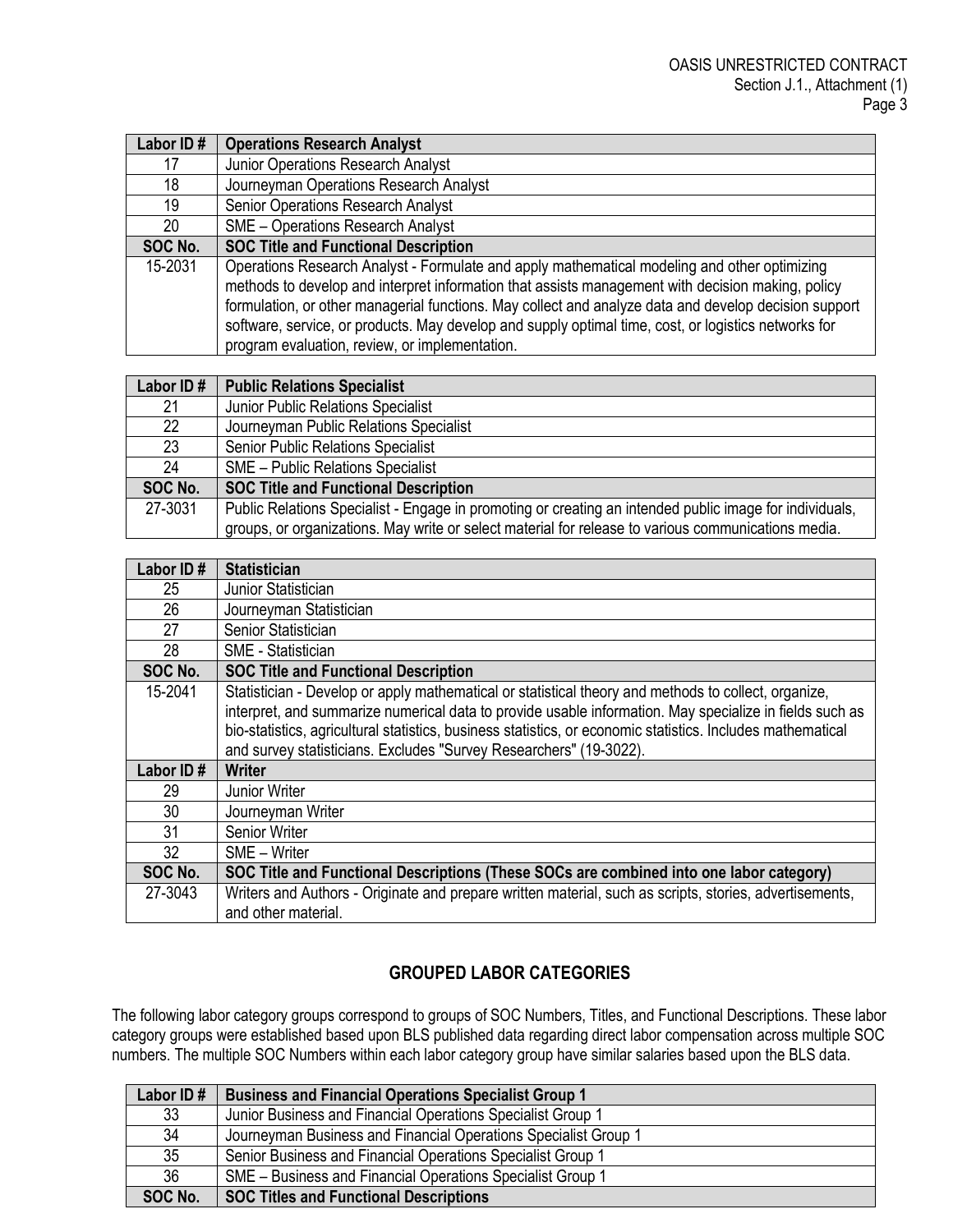| 13-2061 | Financial Examiners - Enforce or ensure compliance with laws and regulations governing financial and<br>securities institutions and financial and real estate transactions. May examine, verify, or authenticate<br>records.                                                             |
|---------|------------------------------------------------------------------------------------------------------------------------------------------------------------------------------------------------------------------------------------------------------------------------------------------|
| 13-2072 | Loan Officers - Evaluate, authorize, or recommend approval of commercial, real estate, or credit loans.<br>Advise borrowers on financial status and payment methods. Includes mortgage loan officers and<br>agents, collection analysts, loan servicing officers, and loan underwriters. |

| Labor ID# | <b>Business and Financial Operations Specialist Group 2</b>                                                                                                                                                                                                                                                                                                                                                                                |
|-----------|--------------------------------------------------------------------------------------------------------------------------------------------------------------------------------------------------------------------------------------------------------------------------------------------------------------------------------------------------------------------------------------------------------------------------------------------|
| 37        | Junior Business and Financial Operations Specialist Group 2                                                                                                                                                                                                                                                                                                                                                                                |
| 38        | Journeyman Business and Financial Operations Specialist Group 2                                                                                                                                                                                                                                                                                                                                                                            |
| 39        | Senior Business and Financial Operations Specialist Group 2                                                                                                                                                                                                                                                                                                                                                                                |
| 40        | SME - Business and Financial Operations Specialist Group 2                                                                                                                                                                                                                                                                                                                                                                                 |
| SOC No.   | <b>SOC Titles and Functional Descriptions</b>                                                                                                                                                                                                                                                                                                                                                                                              |
| 13-1111   | Management Analysts - Conduct organizational studies and evaluations, design systems and<br>procedures, conduct work simplification and measurement studies, and prepare operations and<br>procedures manuals to assist management in operating more efficiently and effectively. Includes<br>program analysts and management consultants. Excludes "Computer Systems Analysts" (15-1121)<br>and "Operations Research Analysts" (15-2031). |
| 13-2041   | Credit Analysts - Analyze credit data and financial statements of individuals or firms to determine the<br>degree of risk involved in extending credit or lending money. Prepare reports with credit information for<br>use in decision making.                                                                                                                                                                                            |
| 13-2051   | Financial Analysts - Conduct quantitative analyses of information affecting investment programs of<br>public or private institutions.                                                                                                                                                                                                                                                                                                      |

| Labor ID# | <b>Business and Financial Operations Specialist Group 3</b>                                                       |
|-----------|-------------------------------------------------------------------------------------------------------------------|
| 41        | Junior Business and Financial Operations Specialist Group 3                                                       |
| 42        | Journeyman Business and Financial Operations Specialist Group 3                                                   |
| 43        | Senior Business and Financial Operations Specialist Group 3                                                       |
| 44        | SME - Business and Financial Operations Specialist Group 3                                                        |
| SOC No.   | <b>SOC Titles and Functional Descriptions</b>                                                                     |
| 13-1199   | Business Operations Specialists, all other - All business operations specialists not listed separately.           |
| 13-1081   | Logisticians - Analyze and coordinate the logistical functions of a firm or organization. Responsible for         |
|           | the entire life cycle of a product, including acquisition, distribution, internal allocation, delivery, and final |
|           | disposal of resources. Excludes "Transportation, Storage, and Distribution Managers" (11-3071).                   |
| 13-2011   | Accountants and Auditors - Examine, analyze, and interpret accounting records to prepare financial                |
|           | statements, give advice, or audit and evaluate statements prepared by others. Install or advise on                |
|           | systems of recording costs or other financial and budgetary data. Excludes "Tax Examiners and                     |
|           | Collectors, and Revenue Agents" (13-2081).                                                                        |
| 13-2053   | Insurance Underwriters - Review individual applications for insurance to evaluate degree of risk                  |
|           | involved and determine acceptance of applications.                                                                |

| Labor ID# | <b>Business and Financial Operations Specialist Group 4</b>                                                                                                                                                                                                                                                                                                                                                |
|-----------|------------------------------------------------------------------------------------------------------------------------------------------------------------------------------------------------------------------------------------------------------------------------------------------------------------------------------------------------------------------------------------------------------------|
| 45        | Junior Business and Financial Operations Specialist Group 4                                                                                                                                                                                                                                                                                                                                                |
| 46        | Journeyman Business and Financial Operations Specialist Group 4                                                                                                                                                                                                                                                                                                                                            |
| 47        | Senior Business and Financial Operations Specialist Group 4                                                                                                                                                                                                                                                                                                                                                |
| 48        | SME - Business and Financial Operations Specialist Group 4                                                                                                                                                                                                                                                                                                                                                 |
| SOC No.   | <b>SOC Titles and Functional Descriptions</b>                                                                                                                                                                                                                                                                                                                                                              |
| 13-1021   | Buyers and Purchasing Agents, Farm Products - Purchase farm products either for further processing<br>or resale. Includes tree farm contractors, grain brokers and market operators, grain buyers, and<br>tobacco buyers.                                                                                                                                                                                  |
| 13-1022   | Wholesale and Retail Buyers, except farm products - Buy merchandise or commodities, other than<br>farm products, for resale to consumers at the wholesale or retail level, including both durable and<br>nondurable goods. Analyze past buying trends, sales records, price, and quality of merchandise to<br>determine value and yield. Select, order, and authorize payment for merchandise according to |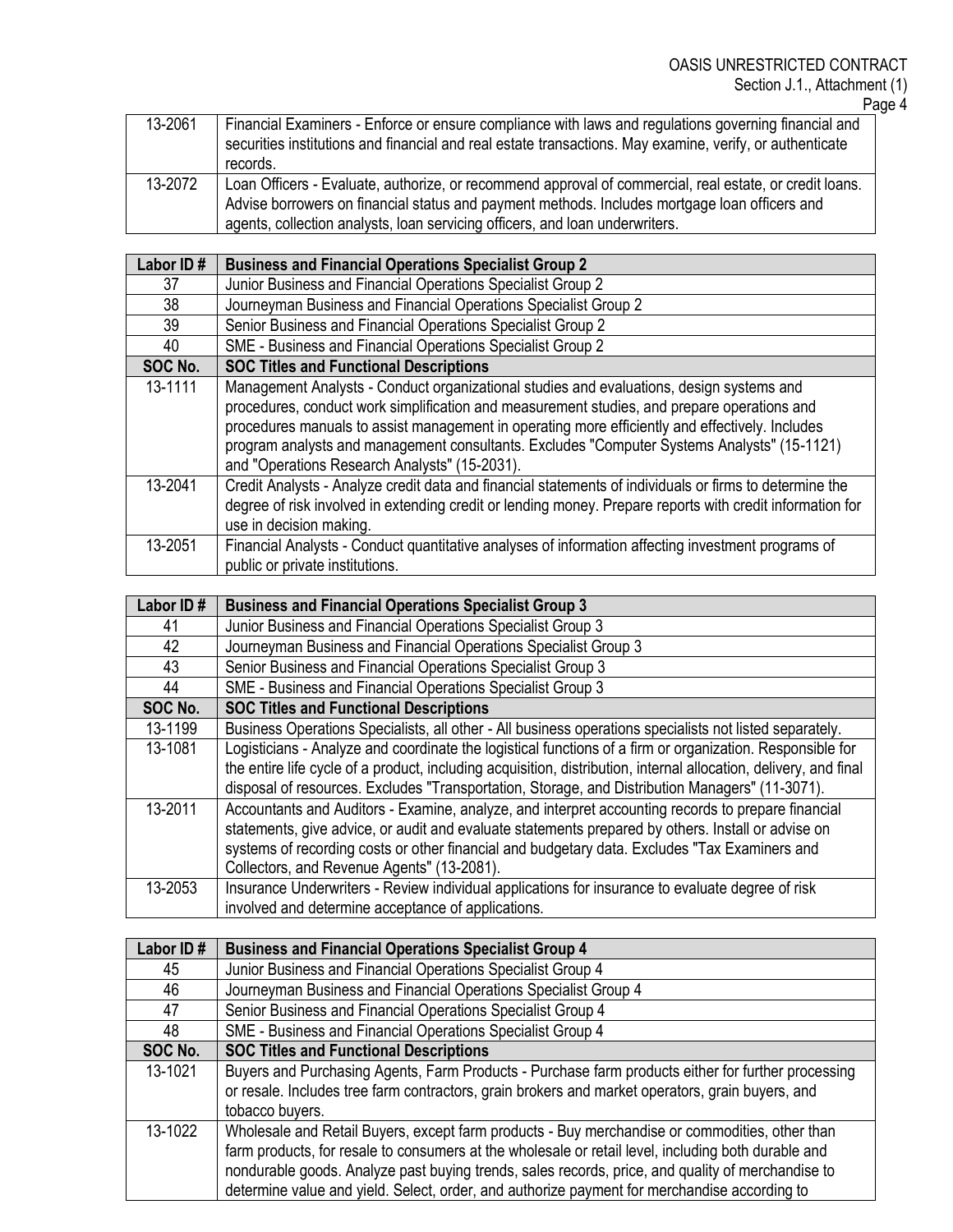Page 5

|         | contractual agreements. May conduct meetings with sales personnel and introduce new products.                                                                                                               |
|---------|-------------------------------------------------------------------------------------------------------------------------------------------------------------------------------------------------------------|
|         | Includes assistant wholesale and retail buyers of nonfarm products.                                                                                                                                         |
| 13-1023 | Purchasing Agents, Except Wholesale, Retail, and Farm Products - Purchase machinery, equipment,                                                                                                             |
|         | tools, parts, supplies, or services necessary for the operation of an establishment. Purchase raw or<br>semi-finished materials for manufacturing. Excludes "Buyers and Purchasing Agents, Farm Products"   |
|         | (13-1021) and "Wholesale and Retail Buyers, Except Farm Products" (13-1022).                                                                                                                                |
| 13-1031 | Claims Adjusters, Examiners, and Investigators - Review settled claims to determine that payments                                                                                                           |
|         | and settlements are made in accordance with company practices and procedures. Confer with legal                                                                                                             |
|         | counsel on claims requiring litigation. May also settle insurance claims. Excludes "Fire Inspectors and                                                                                                     |
|         | Investigators" (33-2021).                                                                                                                                                                                   |
| 13-1032 | Insurance Appraisers, Auto Damage - Appraise automobile or other vehicle damage to determine                                                                                                                |
|         | repair costs for insurance claim settlement. Prepare insurance forms to indicate repair cost or cost                                                                                                        |
| 13-1041 | estimates and recommendations. May seek agreement with automotive repair shop on repair costs.                                                                                                              |
|         | Compliance Officers - Examine, evaluate, and investigate eligibility for or conformity with laws and<br>regulations governing contract compliance of licenses and permits, and perform other compliance and |
|         | enforcement inspection and analysis activities not classified elsewhere. Excludes "Financial                                                                                                                |
|         | Examiners" (13-2061), "Tax Examiners and Collectors, and Revenue Agents" (13-2081), "Occupational                                                                                                           |
|         | Health and Safety Specialists" (29-9011), "Occupational Health and Safety Technicians" (29-9012),                                                                                                           |
|         | "Transportation Security Screeners" (33-9093), "Agricultural Inspectors" (45-2011), "Construction and                                                                                                       |
|         | Building Inspectors" (47-4011), and "Transportation Inspectors" (53-6051).                                                                                                                                  |
| 13-1051 | Cost Estimators - Prepare cost estimates for product manufacturing, construction projects, or services                                                                                                      |
|         | to aid management in bidding on or determining price of product or service. May specialize according                                                                                                        |
|         | to particular service performed or type of product manufactured.                                                                                                                                            |
| 13-1071 | Human Resources Specialists - Perform activities in the human resource area. Includes employment                                                                                                            |
|         | specialists who screen, recruit, interview, and place workers. Excludes "Compensation, Benefits, and<br>Job Analysis Specialists" (13-1141) and "Training and Development Specialists" (13-1151).           |
| 13-1075 | Labor Relations Specialists - Resolve disputes between workers and managers, negotiate collective                                                                                                           |
|         | bargaining agreements, or coordinate grievance procedures to handle employee complaints. Excludes                                                                                                           |
|         | equal employment opportunity (EEO) officers who are included in "Compliance Officers" (13-1041).                                                                                                            |
| 13-1121 | Meeting, Convention, and Event Planners - Coordinate activities of staff, convention personnel, or                                                                                                          |
|         | clients to make arrangements for group meetings, events, or conventions.                                                                                                                                    |
| 13-1141 | Compensation, Benefits, and Job Analysis Specialists - Conduct programs of compensation and                                                                                                                 |
|         | benefits and job analysis for employer. May specialize in specific areas, such as position classification<br>and pension programs.                                                                          |
| 13-1151 | Training and Development Specialists - Design and conduct training and development programs to                                                                                                              |
|         | improve individual and organizational performance. May analyze training needs.                                                                                                                              |
| 13-1161 | Market Research Analysts and Marketing Specialists - Research market conditions in local, regional, or                                                                                                      |
|         | national areas, or gather information to determine potential sales of a product or service, or create a                                                                                                     |
|         | marketing campaign. May gather information on competitors, prices, sales, and methods of marketing                                                                                                          |
|         | and distribution.                                                                                                                                                                                           |
| 13-2021 | Appraisers and Assessors of Real Estate - Appraise real property and estimate its fair value. May                                                                                                           |
| 13-2031 | assess taxes in accordance with prescribed schedules.<br>Budget Analysts - Examine budget estimates for completeness, accuracy, and conformance with                                                        |
|         | procedures and regulations. Analyze budgeting and accounting reports.                                                                                                                                       |
| 13-2071 | Credit Counselors - Advise and educate individuals or organizations on acquiring and managing debt.                                                                                                         |
|         | May provide guidance in determining the best type of loan and explaining loan requirements or                                                                                                               |
|         | restrictions. May help develop debt management plans, advise on credit issues, or provide budget,                                                                                                           |
|         | mortgage, and bankruptcy counseling.                                                                                                                                                                        |
| 13-2081 | Tax Examiners and Collectors, and Revenue Agents - Determine tax liability or collect taxes from                                                                                                            |
|         | individuals or business firms according to prescribed laws and regulations.                                                                                                                                 |
| 13-2082 | Tax Preparers - Prepare tax returns for individuals or small businesses. Excludes "Accountants and<br>Auditors" (13-2011).                                                                                  |
| 13-2099 | Financial Specialists, all other - All financial specialists not listed separately.                                                                                                                         |
|         |                                                                                                                                                                                                             |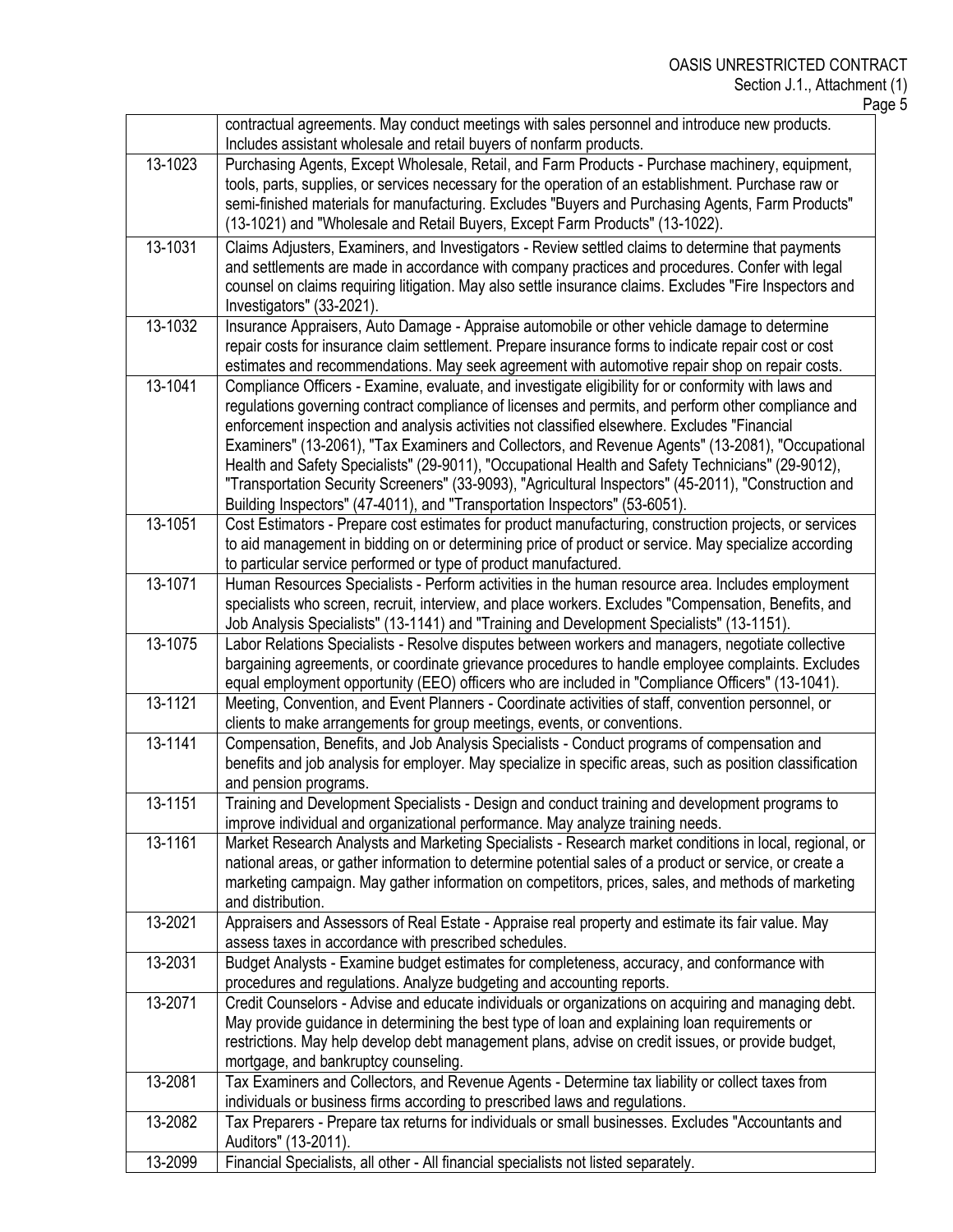| Labor ID# | <b>Engineer Group 1</b>                                                                             |
|-----------|-----------------------------------------------------------------------------------------------------|
| 49        | Junior Engineer Group 1                                                                             |
| 50        | Journeyman Engineer Group 1                                                                         |
| 51        | Senior Engineer Group 1                                                                             |
| 52        | SME - Engineer Group 1                                                                              |
| SOC No.   | <b>SOC Title and Functional Description</b>                                                         |
| 17-2171   | Petroleum Engineers - Devise methods to improve oil and gas extraction and production and determine |
|           | the need for new or modified tool designs. Oversee drilling and offer technical advice.             |

| Labor ID# | <b>Engineer Group 2</b>                                                                                                                                                                                                                                                                    |
|-----------|--------------------------------------------------------------------------------------------------------------------------------------------------------------------------------------------------------------------------------------------------------------------------------------------|
| 53        | Junior Engineer Group 2                                                                                                                                                                                                                                                                    |
| 54        | Journeyman Engineer Group 2                                                                                                                                                                                                                                                                |
| 55        | Senior Engineer Group 2                                                                                                                                                                                                                                                                    |
| 56        | SME - Engineer Group 2                                                                                                                                                                                                                                                                     |
| SOC No.   | <b>SOC Titles and Functional Descriptions</b>                                                                                                                                                                                                                                              |
| 17-2041   | Chemical Engineers - Design chemical plant equipment and devise processes for manufacturing<br>chemicals and products, such as gasoline, synthetic rubber, plastics, detergents, cement, paper, and<br>pulp, by applying principles and technology of chemistry, physics, and engineering. |

| Labor ID# | <b>Engineer Group 3</b>                                                                                                                                                                                                                                                                                                                                                                                                                                                                                                                                        |
|-----------|----------------------------------------------------------------------------------------------------------------------------------------------------------------------------------------------------------------------------------------------------------------------------------------------------------------------------------------------------------------------------------------------------------------------------------------------------------------------------------------------------------------------------------------------------------------|
| 57        | Junior Engineer Group 3                                                                                                                                                                                                                                                                                                                                                                                                                                                                                                                                        |
| 58        | Journeyman Engineer Group 3                                                                                                                                                                                                                                                                                                                                                                                                                                                                                                                                    |
| 59        | Senior Engineer Group 3                                                                                                                                                                                                                                                                                                                                                                                                                                                                                                                                        |
| 60        | SME - Engineer Group 3                                                                                                                                                                                                                                                                                                                                                                                                                                                                                                                                         |
| SOC No.   | <b>SOC Titles and Functional Descriptions</b>                                                                                                                                                                                                                                                                                                                                                                                                                                                                                                                  |
| 17-2011   | Aerospace Engineers - Perform engineering duties in designing, constructing, and testing aircraft,<br>missiles, and spacecraft. May conduct basic and applied research to evaluate adaptability of materials<br>and equipment to aircraft design and manufacture. May recommend improvements in testing<br>equipment and techniques.                                                                                                                                                                                                                           |
| 17-2031   | Biomedical Engineers - Apply knowledge of engineering, biology, and biomechanical principles to the<br>design, development, and evaluation of biological and health systems and products, such as artificial<br>organs, prostheses, instrumentation, medical information systems, and heath management and care<br>delivery systems.                                                                                                                                                                                                                           |
| 17-2081   | Environmental Engineers - Research, design, plan, or perform engineering duties in the prevention,<br>control, and remediation of environmental hazards using various engineering disciplines. Work may<br>include waste treatment, site remediation, or pollution control technology.                                                                                                                                                                                                                                                                         |
| 17-2112   | Industrial Engineers - Design, develop, test, and evaluate integrated systems for managing industrial<br>production processes, including human work factors, quality control, inventory control, logistics and<br>material flow, cost analysis, and production coordination. Excludes "Health and Safety Engineers,<br>Except Mining Safety Engineers and Inspectors" (17-2111).                                                                                                                                                                               |
| 17-2151   | Mining and Geological Engineers, including Mining Safety Engineers - Conduct sub-surface surveys to<br>identify the characteristics of potential land or mining development sites. May specify the ground<br>support systems, processes and equipment for safe, economical, and environmentally sound extraction<br>or underground construction activities. May inspect areas for unsafe geological conditions, equipment,<br>and working conditions. May design, implement, and coordinate mine safety programs. Excludes<br>"Petroleum Engineers" (17-2171). |
| 17-2161   | Nuclear Engineers - Conduct research on nuclear engineering projects or apply principles and theory of<br>nuclear science to problems concerned with release, control, and use of nuclear energy and nuclear<br>waste disposal.                                                                                                                                                                                                                                                                                                                                |
|           | $\sim$                                                                                                                                                                                                                                                                                                                                                                                                                                                                                                                                                         |

| Labor ID# | <b>Engineer Group 4</b>     |
|-----------|-----------------------------|
| 61        | Junior Engineer Group 4     |
| 62        | Journeyman Engineer Group 4 |
| 63        | Senior Engineer Group 4     |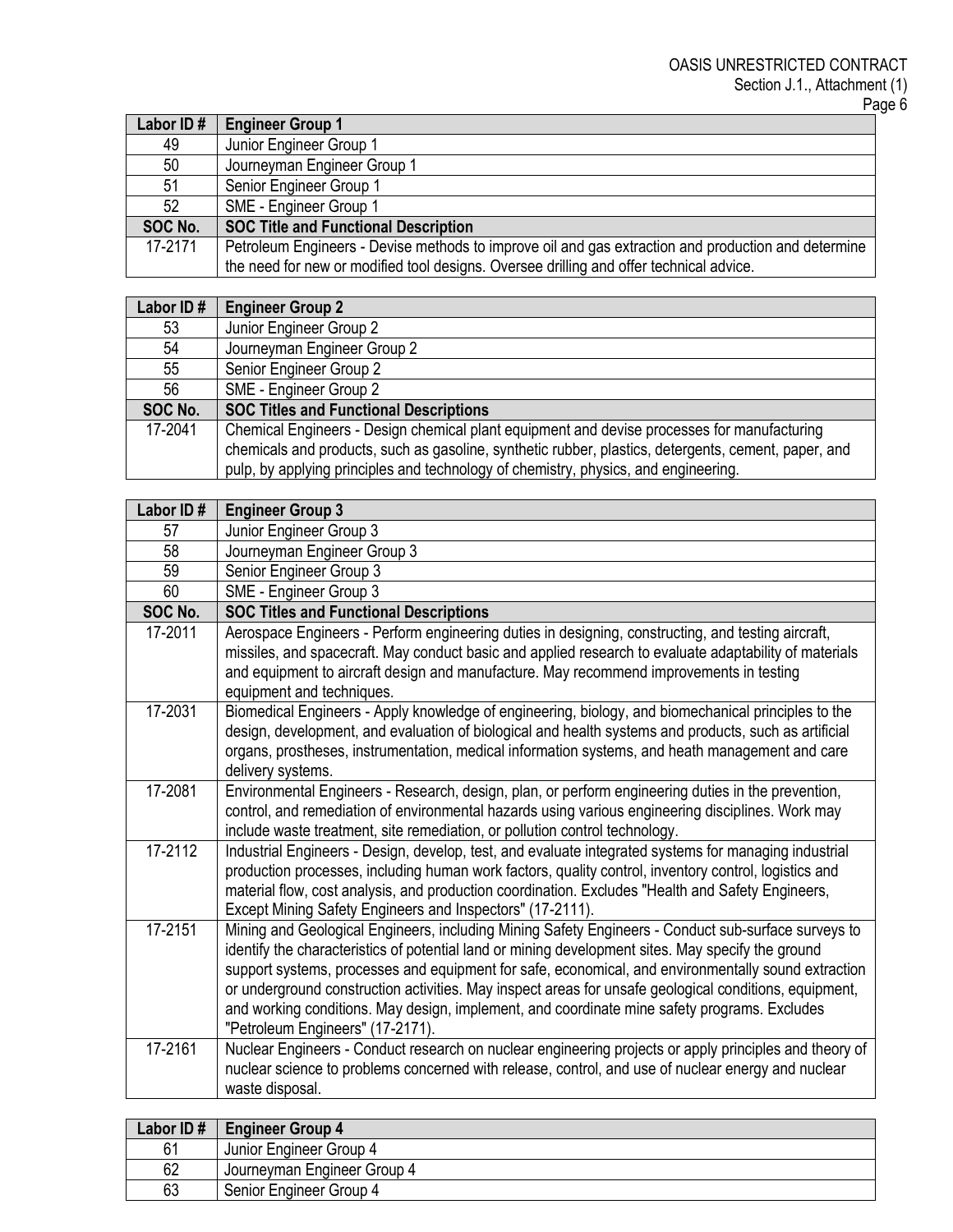| 64      | SME - Engineer Group 4                                                                                                                                                                                            |
|---------|-------------------------------------------------------------------------------------------------------------------------------------------------------------------------------------------------------------------|
| SOC No. | <b>SOC Titles and Functional Descriptions</b>                                                                                                                                                                     |
| 17-2051 | Civil Engineers - Perform engineering duties in planning, designing, and overseeing construction and<br>maintenance of building structures, and facilities, such as roads, railroads, airports, bridges, harbors, |
|         | channels, dams, irrigation projects, pipelines, power plants, and water and sewage systems. Includes                                                                                                              |
|         | architectural, structural, traffic, ocean, and geo-technical engineers. Excludes "Hydrologists" (19-2043).                                                                                                        |
| 17-2071 | Electrical Engineers - Research, design, develop, test, or supervise the manufacturing and installation                                                                                                           |
|         | of electrical equipment, components, or systems for commercial, industrial, military, or scientific use.                                                                                                          |
|         | Excludes "Computer Hardware Engineers" (17-2061).                                                                                                                                                                 |
| 17-2072 | Electronics Engineers, Except Computer - Research, design, develop, or test electronic components                                                                                                                 |
|         | and systems for commercial, industrial, military, or scientific use employing knowledge of electronic                                                                                                             |
|         | theory and materials properties. Design electronic circuits and components for use in fields such as                                                                                                              |
|         | telecommunications, aerospace guidance and propulsion control, acoustics, or instruments and                                                                                                                      |
|         | controls. Excludes "Computer Hardware Engineers" (17-2061).                                                                                                                                                       |
| 17-2111 | Health and Safety Engineers, except mining safety engineers and inspectors - Promote worksite or                                                                                                                  |
|         | product safety by applying knowledge of industrial processes, mechanics, chemistry, psychology, and                                                                                                               |
|         | industrial health and safety laws. Includes industrial product safety engineers.                                                                                                                                  |
| 17-2121 | Marine Engineers and Naval Architects - Design, develop, and evaluate the operation of marine                                                                                                                     |
|         | vessels, ship machinery, and related equipment, such as power supply and propulsion systems.                                                                                                                      |
| 17-2131 | Materials Engineers - Evaluate materials and develop machinery and processes to manufacture                                                                                                                       |
|         | materials for use in products that must meet specialized design and performance specifications.                                                                                                                   |
|         | Develop new uses for known materials. Includes those engineers working with composite materials or                                                                                                                |
|         | specializing in one type of material, such as graphite, metal and metal alloys, ceramics and glass,                                                                                                               |
|         | plastics and polymers, and naturally occurring materials. Includes metallurgists and metallurgical                                                                                                                |
|         | engineers, ceramic engineers, and welding engineers.                                                                                                                                                              |
| 17-2141 | Mechanical Engineers - Perform engineering duties in planning and designing tools, engines,                                                                                                                       |
|         | machines, and other mechanically functioning equipment. Oversee installation, operation,                                                                                                                          |
|         | maintenance, and repair of equipment such as centralized heat, gas, water, and steam systems.                                                                                                                     |
| 17-2199 | Engineers, all other - All engineers not listed separately.                                                                                                                                                       |

| Labor ID# | <b>Engineer Group 5</b>                                                                                                                                                                                                                                                                                                                                                                                                                                                                      |
|-----------|----------------------------------------------------------------------------------------------------------------------------------------------------------------------------------------------------------------------------------------------------------------------------------------------------------------------------------------------------------------------------------------------------------------------------------------------------------------------------------------------|
| 65        | Junior Engineer Group 5                                                                                                                                                                                                                                                                                                                                                                                                                                                                      |
| 66        | Journeyman Engineer Group 5                                                                                                                                                                                                                                                                                                                                                                                                                                                                  |
| 67        | Senior Engineer Group 5                                                                                                                                                                                                                                                                                                                                                                                                                                                                      |
| 68        | SME - Engineer Group 5                                                                                                                                                                                                                                                                                                                                                                                                                                                                       |
| SOC No.   | <b>SOC Titles and Functional Descriptions</b>                                                                                                                                                                                                                                                                                                                                                                                                                                                |
| 17-1021   | Cartographers and Photogrammetrists - Collect, analyze, and interpret geographic information provided<br>by geodetic surveys, aerial photographs, and satellite data. Research, study, and prepare maps and<br>other spatial data in digital or graphic form for legal, social, political, educational, and design purposes.<br>May work with Geographic Information Systems (GIS). May design and evaluate algorithms, data<br>structures, and user interfaces for GIS and mapping systems. |
| 17-1022   | Surveyors - Make exact measurements and determine property boundaries. Provide data relevant to<br>the shape, contour, gravitation, location, elevation, or dimension of land or land features on or near the<br>earth's surface for engineering, mapmaking, mining, land evaluation, construction, and other purposes.                                                                                                                                                                      |
| 17-2021   | Agriculture Engineers - Apply knowledge of engineering technology and biological science to<br>agricultural problems concerned with power and machinery, electrification, structures, soil and water<br>conservation, and processing of agricultural products.                                                                                                                                                                                                                               |

| Labor ID# | <b>Manager Group 1</b>     |
|-----------|----------------------------|
| 69        | Junior Manager Group 1     |
| 70        | Journeyman Manager Group 1 |
| 71        | Senior Manager Group 1     |
| 72        | SME - Manager Group 1      |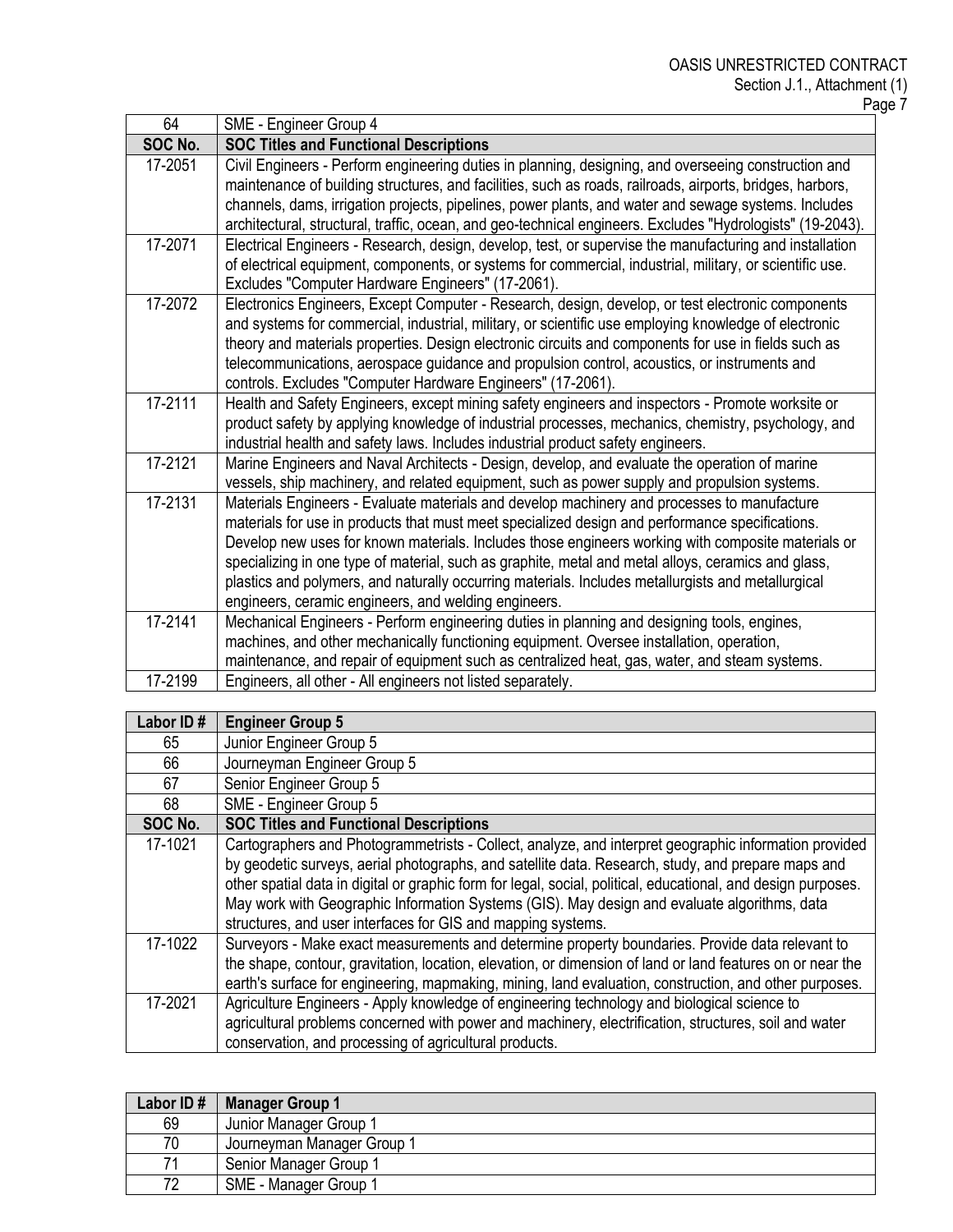| SOC No. | <b>SOC Titles and Functional Descriptions</b>                                                                                                                                                                                                                                                                                                                                                                                                                                           |
|---------|-----------------------------------------------------------------------------------------------------------------------------------------------------------------------------------------------------------------------------------------------------------------------------------------------------------------------------------------------------------------------------------------------------------------------------------------------------------------------------------------|
| 11-1021 | General and Operations Managers - Plan, direct, or coordinate the operations of public or private<br>sector organizations. Duties and responsibilities include formulating policies, managing daily<br>operations, and planning the use of materials and human resources, but are too diverse and general in<br>nature to be classified in any one functional area of management or administration, such as personnel,                                                                  |
|         | purchasing, or administrative services. Excludes First-Line Supervisors.                                                                                                                                                                                                                                                                                                                                                                                                                |
| 11-2011 | Advertising and Promotions Managers - Plan, direct, or coordinate advertising policies and programs or<br>produce collateral materials, such as posters, contests, coupons, or give-aways, to create extra interest<br>in the purchase of a product or service for a department, an entire organization, or on an account<br>basis.                                                                                                                                                     |
| 11-2021 | Marketing Managers - Plan, direct, or coordinate marketing policies and programs, such as determining<br>the demand for products and services offered by a firm and its competitors, and identify potential<br>customers. Develop pricing strategies with the goal of maximizing the firm's profits or share of the<br>market while ensuring the firm's customers are satisfied. Oversee product development or monitor<br>trends that indicate the need for new products and services. |
| 11-2022 | Sales Managers - Plan, direct, or coordinate the actual distribution or movement of a product or service<br>to the customer. Coordinate sales distribution by establishing sales territories, quotas, and goals and<br>establish training programs for sales representatives. Analyze sales statistics gathered by staff to<br>determine sales potential and inventory requirements and monitor the preferences of customers.                                                           |
| 11-3031 | Financial Managers - Plan, direct, or coordinate accounting, investing, banking, insurance, securities,<br>and other financial activities of a branch, office, or department of an establishment.                                                                                                                                                                                                                                                                                       |
| 11-9061 | Funeral Service Managers - Plan, direct, or coordinate the services or resources of funeral homes.<br>Includes activities such as determining prices for services or merchandise and managing the facilities<br>of funeral homes. Excludes "Morticians, Undertakers, and Funeral Directors" (39-4031).                                                                                                                                                                                  |

| Labor ID# | <b>Manager Group 2</b>                                                                                                                                                                                                                                                                                                                                             |
|-----------|--------------------------------------------------------------------------------------------------------------------------------------------------------------------------------------------------------------------------------------------------------------------------------------------------------------------------------------------------------------------|
| 73        | Junior Manager Group 2                                                                                                                                                                                                                                                                                                                                             |
| 74        | Journeyman Manager Group 2                                                                                                                                                                                                                                                                                                                                         |
| 75        | Senior Manager Group 2                                                                                                                                                                                                                                                                                                                                             |
| 76        | SME - Manager Group 2                                                                                                                                                                                                                                                                                                                                              |
| SOC No.   | <b>SOC Titles and Functional Descriptions</b>                                                                                                                                                                                                                                                                                                                      |
| 11-2031   | Public Relations and Fundraising Managers - Plan, direct, or coordinate activities designed to create or<br>maintain a favorable public image or raise issue awareness for their organization or client; or if<br>engaged in fundraising, plan, direct, or coordinate activities to solicit and maintain funds for special<br>projects or nonprofit organizations. |
| 11-3111   | Compensation and Benefits Managers - Plan, direct, or coordinate compensation and benefits activities<br>of an organization. Job analysis and position description managers are included in "Human Resource"<br>Managers" (11-3121).                                                                                                                               |
| 11-9041   | Architectural and Engineering Managers - Plan, direct, or coordinate activities in such fields as<br>architecture and engineering or research and development in these fields. Excludes "Natural Sciences<br>Managers" (11-9121).                                                                                                                                  |
| 11-9121   | Natural Science Managers - Plan, direct, or coordinate activities in such fields as life sciences, physical<br>sciences, mathematics, statistics, and research and development in these fields. Excludes<br>"Architecture and Engineering Managers" (11-9041) and "Computer and Information Systems<br>Managers" (11-3021).                                        |
| 11-9199   | Managers, all other - All managers not listed separately.                                                                                                                                                                                                                                                                                                          |

| Labor ID# | <b>Manager Group 3</b>                                                                                |
|-----------|-------------------------------------------------------------------------------------------------------|
| 77        | Junior Manager Group 3                                                                                |
| 78        | Journeyman Manager Group 3                                                                            |
| 79        | Senior Manager Group 3                                                                                |
| 80        | SME - Manager Group 3                                                                                 |
| SOC No.   | <b>SOC Titles and Functional Descriptions</b>                                                         |
| 11-3011   | Administrative Services Managers - Plan, direct, or coordinate one or more administrative services of |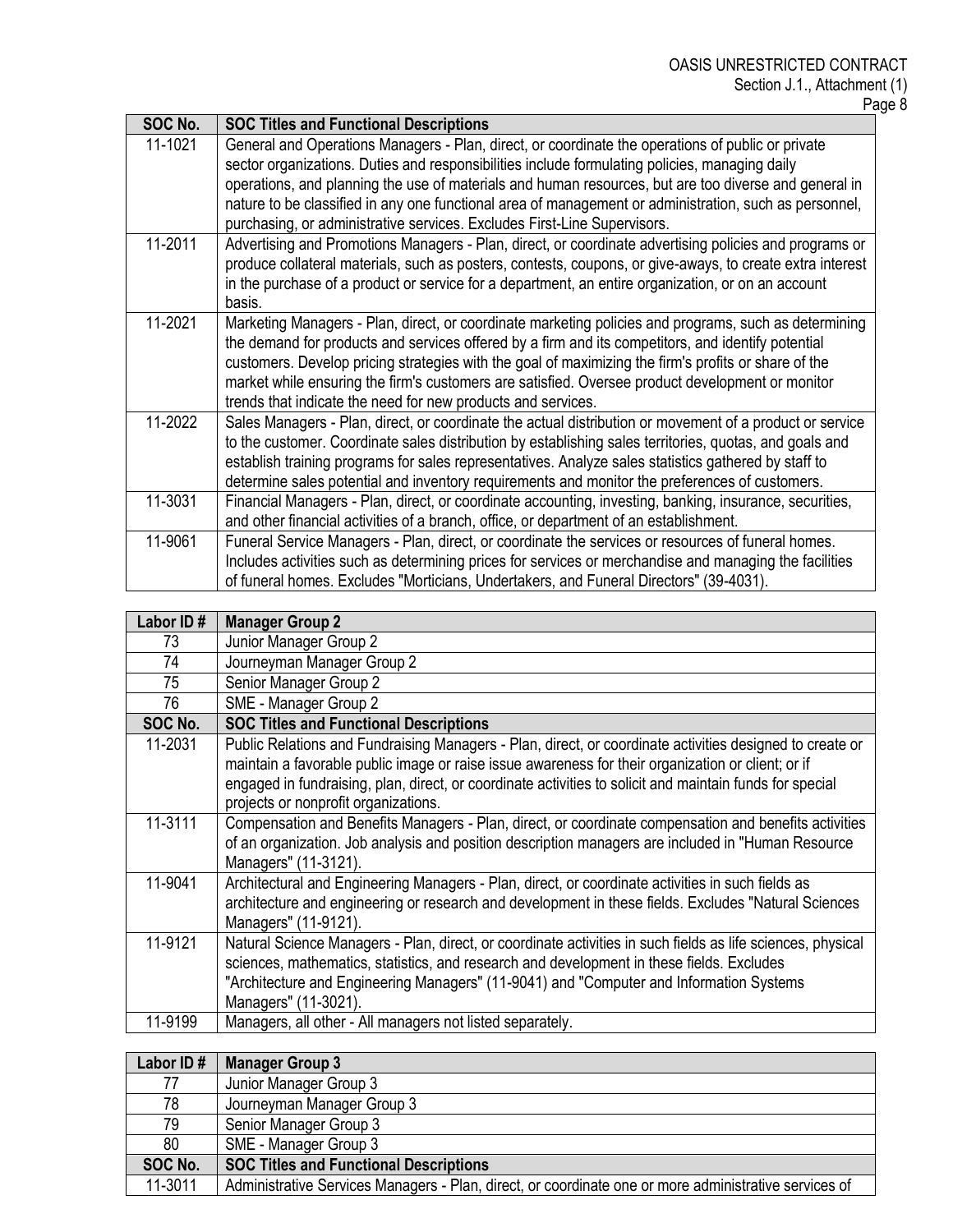|         | Page 9                                                                                                                                                                                                                                                                                                                                                                                                                                                                                                                                                                                  |
|---------|-----------------------------------------------------------------------------------------------------------------------------------------------------------------------------------------------------------------------------------------------------------------------------------------------------------------------------------------------------------------------------------------------------------------------------------------------------------------------------------------------------------------------------------------------------------------------------------------|
|         | an organization, such as records and information management, mail distribution, facilities planning and<br>maintenance, custodial operations, and other office support services. Medical records administrators<br>are included in "Medical and Health Services Managers" (11-9111). Excludes "Purchasing Managers"<br>$(11-3061)$ .                                                                                                                                                                                                                                                    |
| 11-3051 | Industrial Production Managers - Plan, direct, or coordinate the work activities and resources<br>necessary for manufacturing products in accordance with cost, quality, and quantity specifications.                                                                                                                                                                                                                                                                                                                                                                                   |
| 11-3061 | Purchasing Managers - Plan, direct, or coordinate the activities of buyers, purchasing officers, and<br>related workers involved in purchasing materials, products, and services. Includes wholesale or retail<br>trade merchandising managers and procurement managers.                                                                                                                                                                                                                                                                                                                |
| 11-3071 | Transportation, Storage, and Distribution Managers - Plan, direct, or coordinate transportation, storage,<br>or distribution activities in accordance with organizational policies and applicable government laws or<br>regulations. Includes logistics managers.                                                                                                                                                                                                                                                                                                                       |
| 11-3121 | Human Resources Managers - Plan, direct, or coordinate human resources activities and staff of an<br>organization. Excludes managers who primarily focus on compensation and benefits (11-3111) and<br>training and development (11-3131).                                                                                                                                                                                                                                                                                                                                              |
| 11-3131 | Training and Development Managers - Plan, direct, or coordinate the training and development<br>activities and staff of an organization.                                                                                                                                                                                                                                                                                                                                                                                                                                                |
| 11-9013 | Farmers, Ranchers, and other Agricultural Managers - Plan, direct, or coordinate the management or<br>operation of farms, ranches, greenhouses, aquacultural operations, nurseries, timber tracts, or other<br>agricultural establishments. May hire, train, and supervise farm workers or contract for services to carry<br>out the day-to-day activities of the managed operation. May engage in or supervise planting,<br>cultivating, harvesting, and financial and marketing activities. Excludes "First-Line Supervisors of<br>Farming, Fishing, and Forestry Workers" (45-1011). |
| 11-9021 | Construction Managers - Plan, direct, or coordinate, usually through subordinate supervisory<br>personnel, activities concerned with the construction and maintenance of structures, facilities, and<br>systems. Participate in the conceptual development of a construction project and oversee its<br>organization, scheduling, budgeting, and implementation. Includes managers in specialized<br>construction fields, such as carpentry or plumbing.                                                                                                                                |
| 11-9033 | Education Administrators, Postsecondary - Plan, direct, or coordinate research, instructional, student<br>administration and services, and other educational activities at postsecondary institutions, including<br>universities, colleges, and junior and community colleges.                                                                                                                                                                                                                                                                                                          |
| 11-9039 | Education Administrators, All Other - All education administrators not listed separately.                                                                                                                                                                                                                                                                                                                                                                                                                                                                                               |
| 11-9081 | Lodging Managers - Plan, direct, or coordinate activities of an organization or department that provides<br>lodging and other accommodations. Excludes "Food Service Managers" (11-9051) in lodging<br>establishments.                                                                                                                                                                                                                                                                                                                                                                  |
| 11-9111 | Medical and Health Services Managers - Plan, direct, or coordinate medical and health services in<br>hospitals, clinics, managed care organizations, public health agencies, or similar organizations.                                                                                                                                                                                                                                                                                                                                                                                  |
| 11-9141 | Property, Real Estate, and Community Association Managers - Plan, direct, or coordinate the selling,<br>buying, leasing, or governance activities of commercial, industrial, or residential real estate properties.<br>Includes managers of homeowner and condominium associations, rented or leased housing units,<br>buildings, or land (including rights-of-way).                                                                                                                                                                                                                    |

| Labor ID# | <b>Manager Group 4</b>                                                                                                                                                                                                                |
|-----------|---------------------------------------------------------------------------------------------------------------------------------------------------------------------------------------------------------------------------------------|
| 81        | Junior Manager Group 4                                                                                                                                                                                                                |
| 82        | Journeyman Manager Group 4                                                                                                                                                                                                            |
| 83        | Senior Manager Group 4                                                                                                                                                                                                                |
| 84        | SME - Manager Group 4                                                                                                                                                                                                                 |
| SOC No.   | <b>SOC Titles and Functional Descriptions</b>                                                                                                                                                                                         |
| 11-9031   | Education Administrators, Preschool and Childcare Center/Program - Plan, direct, or coordinate the<br>academic and nonacademic activities of preschool and childcare centers or programs. Excludes<br>"Preschool Teachers" (25-2011). |
| 11-9051   | Food Service Managers - Plan, direct, or coordinate activities of an organization or department that<br>serves food and beverages. Excludes "Chefs and Head Cooks" (35-1011).                                                         |
| 11-9131   | Postmasters and Mail Superintendents - Plan, direct, or coordinate operational, administrative,                                                                                                                                       |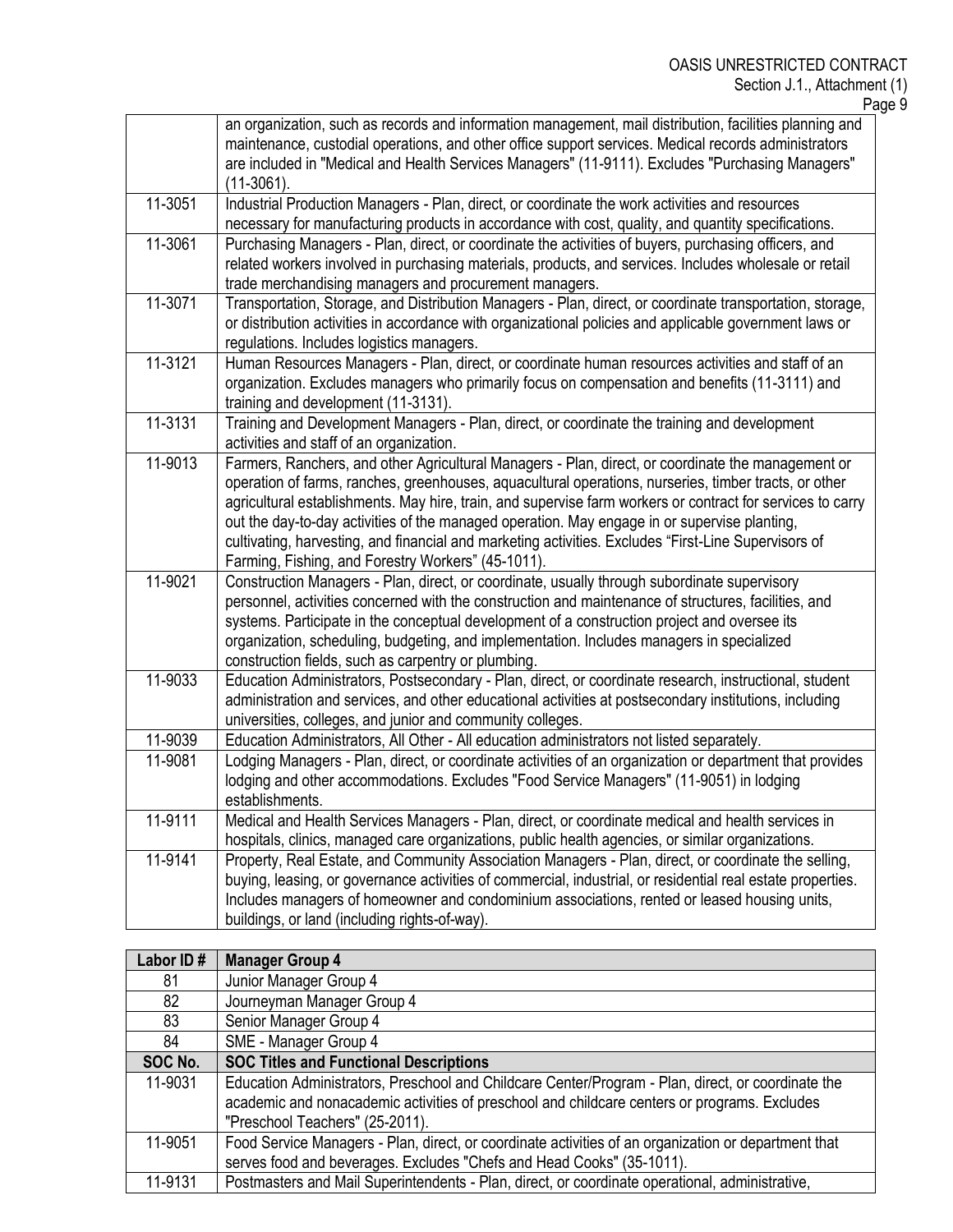Page 10

|         | management, and supportive services of a U.S. post office; or coordinate activities of workers engaged |
|---------|--------------------------------------------------------------------------------------------------------|
|         | in postal and related work in assigned post office.                                                    |
| 11-9151 | Social and Community Service Managers - Plan, direct, or coordinate the activities of a social service |
|         | program or community outreach organization. Oversee the program or organization's budget and           |
|         | policies regarding participant involvement, program requirements, and benefits. Work may involve       |
|         | directing social workers, counselors, or probation officers.                                           |
| 11-9161 | Emergency Management Directors - Plan and direct disaster response or crisis management activities,    |
|         | provide disaster preparedness training, and prepare emergency plans and procedures for natural (e.g.,  |
|         | hurricanes, floods, earthquakes), wartime, or technological (e.g., nuclear power plant emergencies or  |
|         | hazardous materials spills) disasters or hostage situations.                                           |

| Labor ID# | <b>Scientists and Science Technicians Group 1</b>                                                                                                                                                                                                                                                                                                                                                                                                                                                                                                      |
|-----------|--------------------------------------------------------------------------------------------------------------------------------------------------------------------------------------------------------------------------------------------------------------------------------------------------------------------------------------------------------------------------------------------------------------------------------------------------------------------------------------------------------------------------------------------------------|
| 85        | Junior Scientists and Science Technicians Group 1                                                                                                                                                                                                                                                                                                                                                                                                                                                                                                      |
| 86        | Journeyman Scientists and Science Technicians Group 1                                                                                                                                                                                                                                                                                                                                                                                                                                                                                                  |
| 87        | Senior Scientists and Science Technicians Group 1                                                                                                                                                                                                                                                                                                                                                                                                                                                                                                      |
| 88        | SME - Scientists and Science Technicians Group 1                                                                                                                                                                                                                                                                                                                                                                                                                                                                                                       |
| SOC No.   | <b>SOC Title and Functional Description</b>                                                                                                                                                                                                                                                                                                                                                                                                                                                                                                            |
| 19-1042   | Medical Scientists, except Epidemiologists - Conduct research dealing with the understanding of<br>human diseases and the improvement of human health. Engage in clinical investigation, research and<br>development, or other related activities. Includes physicians, dentists, public health specialists,<br>pharmacologists, and medical pathologists who primarily conduct research. Practitioners who primarily<br>provide medical or dental care or dispense drugs are included in "Health Diagnosing and Treating<br>Practitioners" (29-1000). |

| Labor ID# | <b>Scientists and Science Technicians Group 2</b>                                                           |
|-----------|-------------------------------------------------------------------------------------------------------------|
| 89        | Junior Scientists and Science Technicians Group 2                                                           |
| 90        | Journeyman Scientists and Science Technicians Group 2                                                       |
| 91        | Senior Scientists and Science Technicians Group 2                                                           |
| 92        | <b>SME - Scientists and Science Technicians Group 2</b>                                                     |
| SOC No.   | <b>SOC Titles and Functional Descriptions</b>                                                               |
| 19-1011   | Animal Scientist - Conduct research in the genetics, nutrition, reproduction, growth, and development       |
|           | of domestic farm animals.                                                                                   |
| 19-1021   | Biochemists and Biophysicists - Study the chemical composition or physical principles of living cells       |
|           | and organisms, their electrical and mechanical energy, and related phenomena. May conduct research          |
|           | to further understanding of the complex chemical combinations and reactions involved in metabolism,         |
|           | reproduction, growth, and heredity. May determine the effects of foods, drugs, serums, hormones, and        |
|           | other substances on tissues and vital processes of living organisms.                                        |
| 19-2012   | Physicists - Conduct research into physical phenomena, develop theories on the basis of observation         |
|           | and experiments, and devise methods to apply physical laws and theories. Excludes "Biochemists and          |
|           | Biophysicists" (19-1021).                                                                                   |
| 19-2042   | Geoscientists, except Hydrologists and Geographers - Study the composition, structure, and other            |
|           | physical aspects of the Earth. May use geological, physics, and mathematics knowledge in exploration        |
|           | for oil, gas, minerals, or underground water; or in waste disposal, land reclamation, or other              |
|           | environmental problems. May study the Earth's internal composition, atmospheres, oceans, and its            |
|           | magnetic, electrical, and gravitational forces. Includes mineralogists, crystallographers, paleontologists, |
|           | stratigraphers, geodesists, and seismologists.                                                              |

| Labor ID# | <b>Scientists and Science Technicians Group 3</b>                                                         |
|-----------|-----------------------------------------------------------------------------------------------------------|
| 93        | Junior Scientists and Science Technicians Group 3                                                         |
| 94        | Journeyman Scientists and Science Technicians Group 3                                                     |
| 95        | Senior Scientists and Science Technicians Group 3                                                         |
| 96        | SME - Scientists and Science Technicians Group 3                                                          |
| SOC No.   | <b>SOC Titles and Functional Descriptions</b>                                                             |
| 19-1023   | Zoologist and Wildlife Biologist - Study the origins, behavior, diseases, genetics, and life processes of |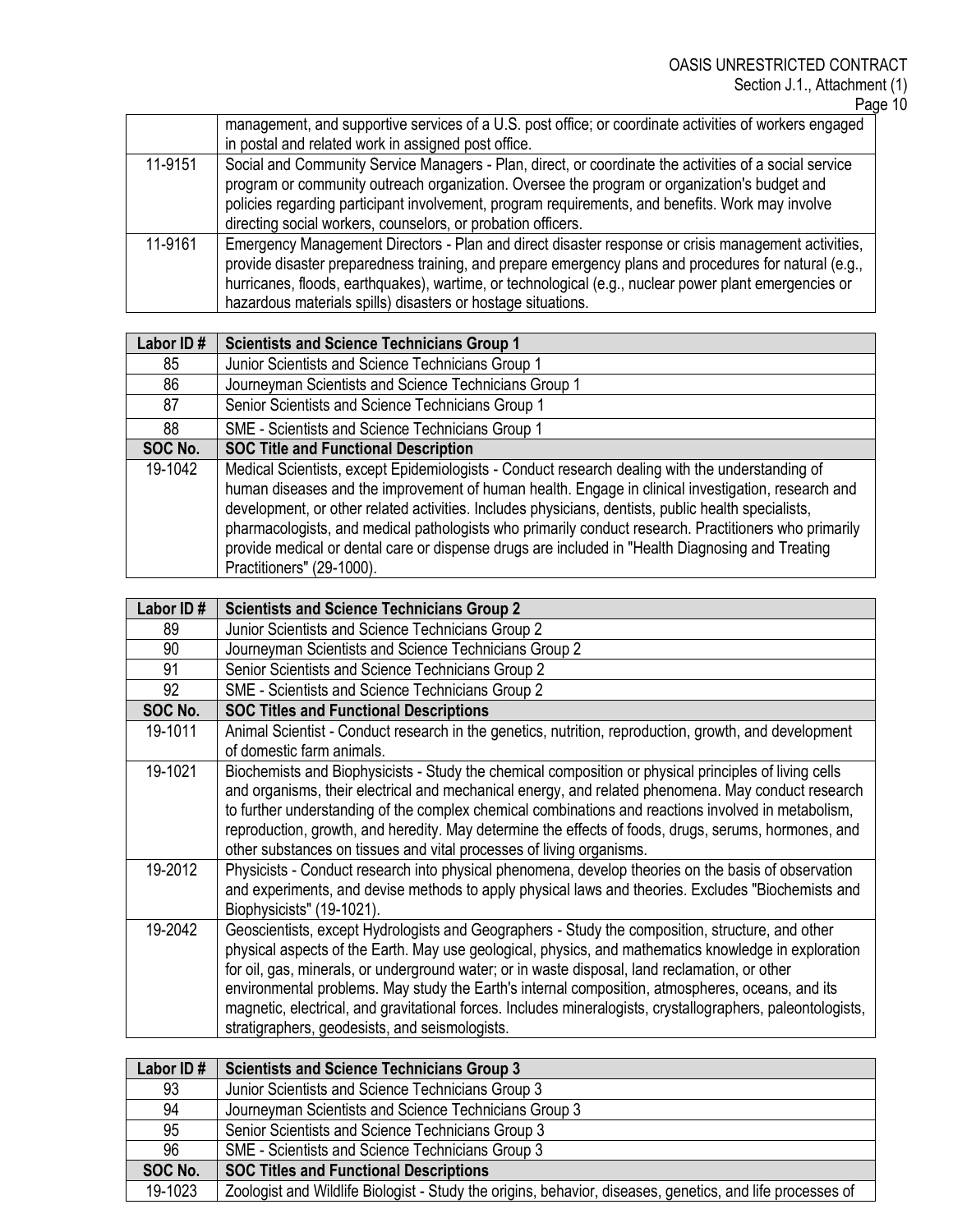Page 11

|         | animals and wildlife. May specialize in wildlife research and management. May collect and analyze<br>biological data to determine the environmental effects of present and potential use of land and water<br>habitats.                                                                                                                                                                                                                                                                                                                                                                                                                                                                                                                        |
|---------|------------------------------------------------------------------------------------------------------------------------------------------------------------------------------------------------------------------------------------------------------------------------------------------------------------------------------------------------------------------------------------------------------------------------------------------------------------------------------------------------------------------------------------------------------------------------------------------------------------------------------------------------------------------------------------------------------------------------------------------------|
| 19-1029 | Biological Scientists, all other - All biological scientists not listed separately.                                                                                                                                                                                                                                                                                                                                                                                                                                                                                                                                                                                                                                                            |
| 19-1099 | Life Scientists, all other - All life scientists not listed separately.                                                                                                                                                                                                                                                                                                                                                                                                                                                                                                                                                                                                                                                                        |
| 19-2011 | Astronomers - Observe, research, and interpret astronomical phenomena to increase basic knowledge<br>or apply such information to practical problems.                                                                                                                                                                                                                                                                                                                                                                                                                                                                                                                                                                                          |
| 19-2031 | Chemists - Conduct qualitative and quantitative chemical analyses or experiments in laboratories for<br>quality or process control or to develop new products or knowledge. Excludes "Geoscientists, Except<br>Hydrologists and Geographers" (19-2042) and "Biochemists and Biophysicists" (19-1021).                                                                                                                                                                                                                                                                                                                                                                                                                                          |
| 19-2041 | Environmental Scientists and Specialists, Including Health - Conduct research or perform investigation<br>for the purpose of identifying, abating, or eliminating sources of pollutants or hazards that affect either<br>the environment or the health of the population. Using knowledge of various scientific disciplines, may<br>collect, synthesize, study, report, and recommend action based on data derived from measurements or<br>observations of air, food, soil, water, and other sources. Excludes "Zoologists and Wildlife Biologists"<br>(19-1023), "Conservation Scientists" (19-1031), "Forest and Conservation Technicians" (19-4093),<br>"Fish and Game Wardens" (33-3031), and "Forest and Conservation Workers" (45-4011). |
| 19-2043 | Hydrologists - Research the distribution, circulation, and physical properties of underground and<br>surface waters; and study the form and intensity of precipitation, its rate of infiltration into the soil,<br>movement through the earth, and its return to the ocean and atmosphere.                                                                                                                                                                                                                                                                                                                                                                                                                                                     |
| 19-2099 | Physical Scientists, All Other - All physical scientists not listed separately.                                                                                                                                                                                                                                                                                                                                                                                                                                                                                                                                                                                                                                                                |
| 19-3011 | Economists - Conduct research, prepare reports, or formulate plans to address economic problems<br>related to the production and distribution of goods and services or monetary and fiscal policy. May<br>collect and process economic and statistical data using sampling techniques and econometric<br>methods. Excludes "Market Research Analysts and Marketing Specialists" (13-1161).                                                                                                                                                                                                                                                                                                                                                     |
| 19-3032 | Industrial-Organizational Psychologists - Apply principles of psychology to human resources,                                                                                                                                                                                                                                                                                                                                                                                                                                                                                                                                                                                                                                                   |
|         | administration, management, sales, and marketing problems. Activities may include policy planning;<br>employee testing and selection, training and development; and organizational development and<br>analysis. May work with management to organize the work setting to improve worker productivity.                                                                                                                                                                                                                                                                                                                                                                                                                                          |
| 19-3039 | Psychologists, all other - All psychologists not listed separately.                                                                                                                                                                                                                                                                                                                                                                                                                                                                                                                                                                                                                                                                            |
| 19-3041 | Sociologists - Study human society and social behavior by examining the groups and social institutions<br>that people form, as well as various social, religious, political, and business organizations. May study<br>the behavior and interaction of groups, trace their origin and growth, and analyze the influence of group<br>activities on individual members.                                                                                                                                                                                                                                                                                                                                                                           |
| 19-3092 | Geographers - Study the nature and use of areas of the Earth's surface, relating and interpreting<br>interactions of physical and cultural phenomena. Conduct research on physical aspects of a region,<br>including land forms, climates, soils, plants, and animals, and conduct research on the spatial<br>implications of human activities within a given area, including social characteristics, economic activities,<br>and political organization, as well as researching interdependence between regions at scales ranging<br>from local to global.                                                                                                                                                                                    |
| 19-3094 | Political Scientists - Study the origin, development, and operation of political systems. May study<br>topics, such as public opinion, political decision-making, and ideology. May analyze the structure and<br>operation of governments, as well as various political entities. May conduct public opinion surveys,<br>analyze election results, or analyze public documents. Excludes "Survey Researchers" (19-3022).                                                                                                                                                                                                                                                                                                                       |
| 19-4041 | Geological and Petroleum Technicians - Assist scientists or engineers in the use of electronic, sonic, or<br>nuclear measuring instruments in both laboratory and production activities to obtain data indicating<br>potential resources such as metallic ore, minerals, gas, coal, or petroleum. Analyze mud and drill<br>cuttings. Chart pressure, temperature, and other characteristics of wells or bore holes. Investigate and<br>collect information leading to the possible discovery of new metallic ore, minerals, gas, coal, or<br>petroleum deposits.                                                                                                                                                                               |
| 19-4051 | Nuclear Technicians - Assist nuclear physicists, nuclear engineers, or other scientists in laboratory or<br>production activities. May operate, maintain, or provide quality control for nuclear testing and research<br>equipment. May monitor radiation.                                                                                                                                                                                                                                                                                                                                                                                                                                                                                     |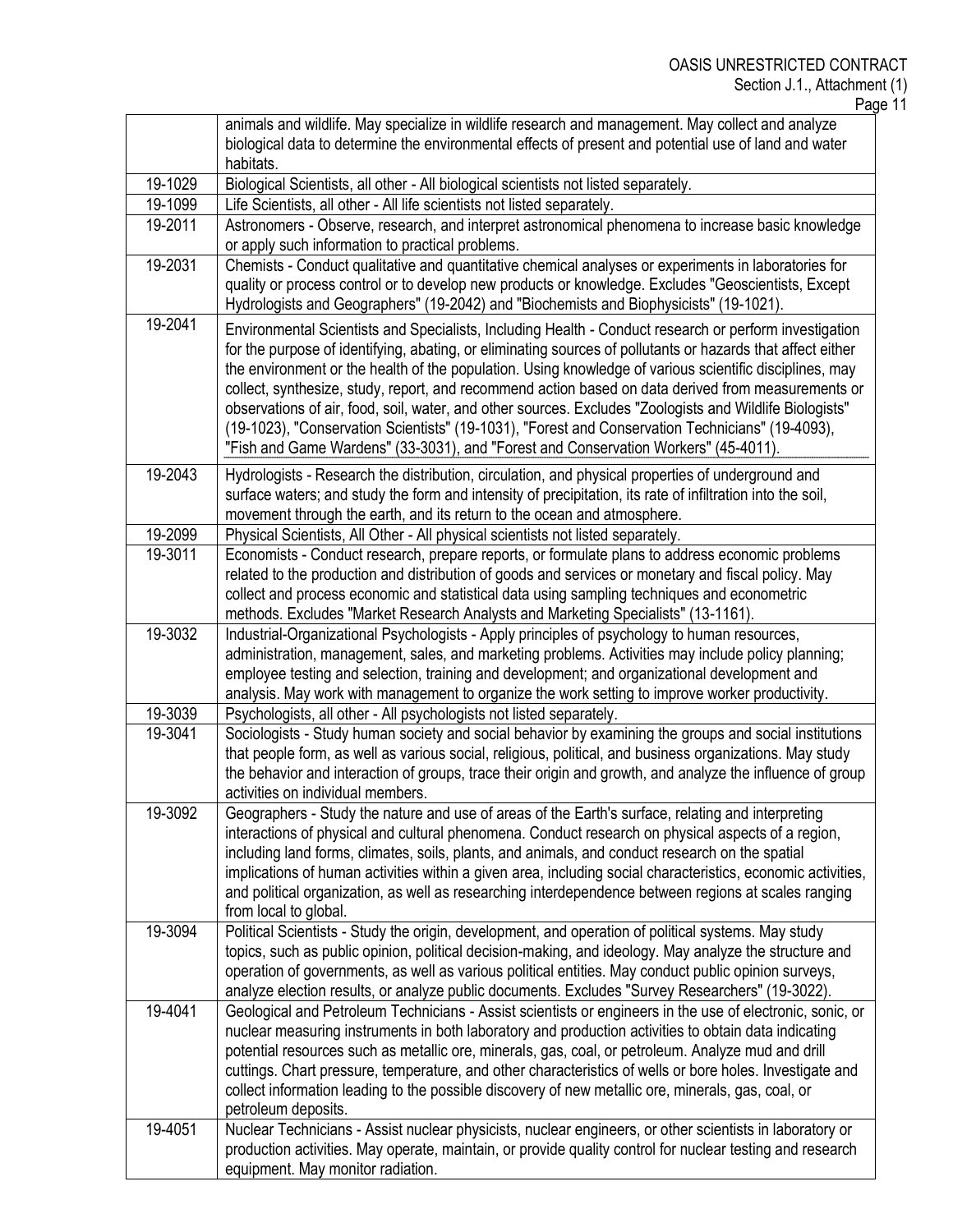| Labor ID# | <b>Scientists and Science Technicians Group 4</b>                                                                                                                                                                 |
|-----------|-------------------------------------------------------------------------------------------------------------------------------------------------------------------------------------------------------------------|
| 97        | Junior Scientists and Science Technicians Group 4                                                                                                                                                                 |
| 98        | Journeyman Scientists and Science Technicians Group 4                                                                                                                                                             |
| 99        | Senior Scientists and Science Technicians Group 4                                                                                                                                                                 |
| 100       | SME - Scientists and Science Technicians Group 4                                                                                                                                                                  |
| SOC No.   | <b>SOC Titles and Functional Descriptions</b>                                                                                                                                                                     |
| 19-1012   | Food Scientists and Technologists - Use chemistry, microbiology, engineering, and other sciences to                                                                                                               |
|           | study the principles underlying the processing and deterioration of foods; analyze food content to                                                                                                                |
|           | determine levels of vitamins, fat, sugar, and protein; discover new food sources; research ways to                                                                                                                |
|           | make processed foods safe, palatable, and healthful; and apply food science knowledge to determine                                                                                                                |
|           | best ways to process, package, preserve, store, and distribute food.                                                                                                                                              |
| 19-1013   | Soil and Plant Scientist - Conduct research in breeding, physiology, production, yield, and                                                                                                                       |
|           | management of crops and agricultural plants or trees, shrubs, and nursery stock, their growth in soils,                                                                                                           |
|           | and control of pests; or study the chemical, physical, biological, and mineralogical composition of soils                                                                                                         |
|           | as they relate to plant or crop growth. May classify and map soils and investigate effects of alternative                                                                                                         |
|           | practices on soil and crop productivity.                                                                                                                                                                          |
| 19-1022   | Microbiologists - Investigate the growth, structure, development, and other characteristics of                                                                                                                    |
|           | microscopic organisms, such as bacteria, algae, or fungi. Includes medical microbiologists who study                                                                                                              |
|           | the relationship between organisms and disease or the effects of antibiotics on microorganisms.                                                                                                                   |
| 19-1031   | Conservation Scientist - Manage, improve, and protect natural resources to maximize their use without                                                                                                             |
|           | damaging the environment. May conduct soil surveys and develop plans to eliminate soil erosion or to                                                                                                              |
|           | protect rangelands. May instruct farmers, agricultural production managers, or ranchers in best ways to<br>use crop rotation, contour plowing, or terracing to conserve soil and water; in the number and kind of |
|           | livestock and forage plants best suited to particular ranges; and in range and farm improvements, such                                                                                                            |
|           | as fencing and reservoirs for stock watering. Excludes "Zoologists and Wildlife Biologists" (19-1023)                                                                                                             |
|           | and "Foresters" (19-1032).                                                                                                                                                                                        |
| 19-1041   | Epidemiologists - Investigate and describe the determinants and distribution of disease, disability, or                                                                                                           |
|           | health outcomes. May develop the means for prevention and control.                                                                                                                                                |
| 19-2021   | Atmospheric and Space Scientists - Investigate atmospheric phenomena and interpret meteorological                                                                                                                 |
|           | data, gathered by surface and air stations, satellites, and radar to prepare reports and forecasts for                                                                                                            |
|           | public and other uses. Includes weather analysts and forecasters whose functions require the detailed                                                                                                             |
|           | knowledge of meteorology.                                                                                                                                                                                         |
| 19-2032   | Materials Scientists - Research and study the structures and chemical properties of various natural and                                                                                                           |
|           | synthetic or composite materials, including metals, alloys, rubber, ceramics, semiconductors, polymers,                                                                                                           |
|           | and glass. Determine ways to strengthen or combine materials or develop new materials with new or                                                                                                                 |
|           | specific properties for use in a variety of products and applications. Includes glass scientists, ceramic                                                                                                         |
|           | scientists, metallurgical scientists, and polymer scientists.                                                                                                                                                     |
| 19-3022   | Survey Researchers - Plan, develop, or conduct surveys. May analyze and interpret the meaning of                                                                                                                  |
|           | survey data, determine survey objectives, or suggest or test question wording. Includes social                                                                                                                    |
|           | scientists who primarily design questionnaires or supervise survey teams. Excludes "Market Research                                                                                                               |
|           | Analysts and Marketing Specialists" (13-1161) and "Statisticians" (15-2041).                                                                                                                                      |
| 19-3031   | Clinical, Counseling, and School Psychologists - Diagnose and treat mental disorders; learning                                                                                                                    |
|           | disabilities; and cognitive, behavioral, and emotional problems, using individual, child, family, and                                                                                                             |
|           | group therapies. May design and implement behavior modification programs.                                                                                                                                         |
| 19-3051   | Urban and Regional Planners - Develop comprehensive plans and programs for use of land and                                                                                                                        |
| 19-3091   | physical facilities of jurisdictions, such as towns, cities, counties, and metropolitan areas.<br>Anthropologists and Archeologists - Study the origin, development, and behavior of human beings.                |
|           | May study the way of life, language, or physical characteristics of people in various parts of the world.                                                                                                         |
|           | May engage in systematic recovery and examination of material evidence, such as tools or pottery                                                                                                                  |
|           | remaining from past human cultures, in order to determine the history, customs, and living habits of                                                                                                              |
|           | earlier civilizations.                                                                                                                                                                                            |
| 19-3099   | Social Scientists and Related Workers, all other - All social scientists and related workers not listed                                                                                                           |
|           | separately.                                                                                                                                                                                                       |
| 19-4061   | Social Science Research Assistants - Assist social scientists in laboratory, survey, and other social                                                                                                             |
|           | science research. May help prepare findings for publication and assist in laboratory analysis, quality                                                                                                            |